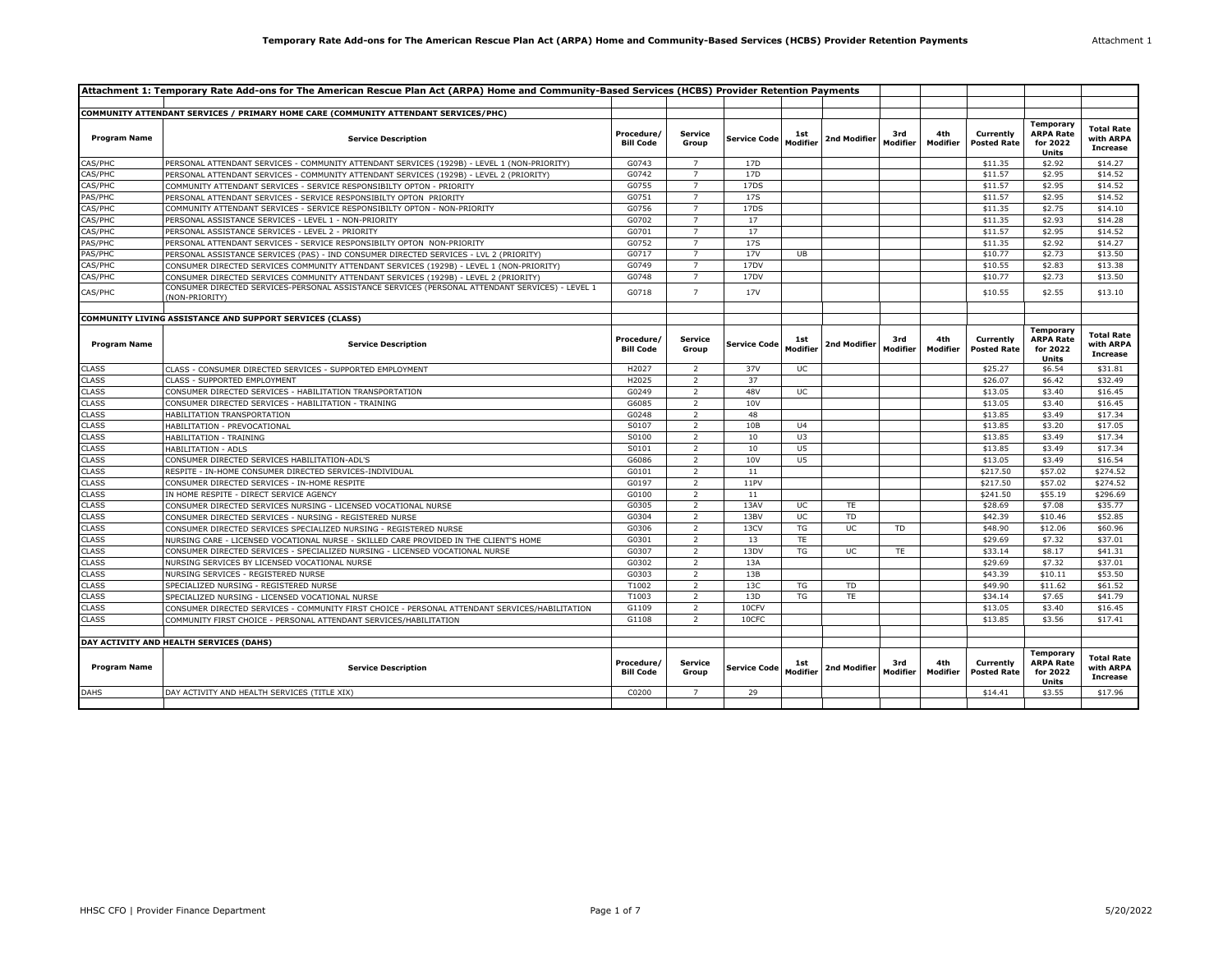| Attachment 1: Temporary Rate Add-ons for The American Rescue Plan Act (ARPA) Home and Community-Based Services (HCBS) Provider Retention Payments |                                                                                              |                                |                  |                       |                 |              |                 |                 |                                 |                                                    |                                                   |
|---------------------------------------------------------------------------------------------------------------------------------------------------|----------------------------------------------------------------------------------------------|--------------------------------|------------------|-----------------------|-----------------|--------------|-----------------|-----------------|---------------------------------|----------------------------------------------------|---------------------------------------------------|
|                                                                                                                                                   | DEAF-BLIND WITH MULTIPLE DISABILITIES (DBMD)                                                 |                                |                  |                       |                 |              |                 |                 |                                 |                                                    |                                                   |
| <b>Program Name</b>                                                                                                                               | <b>Service Description</b>                                                                   | Procedure/<br><b>Bill Code</b> | Service<br>Group | Service Code Modifier |                 | 2nd Modifier | 3rd<br>Modifier | 4th<br>Modifier | Currently<br><b>Posted Rate</b> | Temporary<br><b>ARPA Rate</b><br>for 2022<br>Units | <b>Total Rate</b><br>with ARPA<br><b>Increase</b> |
| <b>DBMD</b>                                                                                                                                       | ASSISTED LIVING - APARTMENT (LEVEL 6)                                                        | G0900                          | 16               | 19                    | U1              | U1           |                 |                 | \$143.65                        | \$30.36                                            | \$174.01                                          |
| <b>DBMD</b>                                                                                                                                       | CONSUMER DIRECTED SERVICES - HABILITATION TRANSPORTATION                                     | G0253                          | 16               | 48V                   | UC              |              |                 |                 | \$15.30                         | \$3.87                                             | \$19.17                                           |
| <b>DBMD</b>                                                                                                                                       | HABILITATION TRANSPORTATION                                                                  | G0252                          | 16               | 48                    |                 |              |                 |                 | \$15.30                         | \$3.47                                             | \$18.77                                           |
| <b>DBMD</b>                                                                                                                                       | CONSUMER DIRECTED SERVICES-PERSONAL ASSISTANCE SERVICES (PAS) - IND                          | G0718                          | 16               | <b>17V</b>            |                 |              |                 |                 | \$15.30                         | \$3.49                                             | \$18.79                                           |
| <b>DBMD</b>                                                                                                                                       | RESIDENTIAL HABILITATION - HOURLY                                                            | G0730                          | 16               | 17                    |                 |              |                 |                 | \$15.30                         | \$3.49                                             | \$18.79                                           |
| <b>DBMD</b>                                                                                                                                       | RESIDENTIAL HABILITATION - CONSUMER DIRECTED SERVICES (INDIVIDUAL)                           | G0717                          | 16               | 17 <sub>V</sub>       | UB              |              |                 |                 | \$15.30                         | \$3.49                                             | \$18.79                                           |
| <b>DBMD</b>                                                                                                                                       | CONSUMER DIRECTED SERVICES - RESPITE IN-HOME                                                 | G0197                          | 16               | 11PV                  |                 |              |                 |                 | \$237.15                        | \$63.90                                            | \$301.05                                          |
| <b>DBMD</b>                                                                                                                                       | RESPITE - IN-HOME CONSUMER DIRECTED SERVICES (INDIVIDUAL)                                    | G0101                          | 16               | 11                    |                 |              |                 |                 | \$237.15                        | \$63.90                                            | \$301.05                                          |
| <b>DBMD</b>                                                                                                                                       | RESPITE - IN HOME                                                                            | G0100                          | 16               | 11                    |                 |              |                 |                 | \$261.15                        | \$55.19                                            | \$316.34                                          |
| <b>DBMD</b>                                                                                                                                       | NURSING SERVICES - LICENSED VOCATIONAL NURSE                                                 | G0302                          | 16               | 13A                   |                 |              |                 |                 | \$31.45                         | \$7.76                                             | \$39.21                                           |
| <b>DBMD</b>                                                                                                                                       | NURSING SERVICES - REGISTERED NURSE                                                          | G0303                          | 16               | 13B                   |                 |              |                 |                 | \$47.49                         | \$10.11                                            | \$57.60                                           |
| <b>DBMD</b>                                                                                                                                       | SPECIALIZED NURSING - LICENSED VOCATIONAL NURSE                                              | T1003                          | 16               | 13D                   | TG              | <b>TE</b>    |                 |                 | \$36.17                         | \$8.92                                             | \$45.09                                           |
| <b>DBMD</b>                                                                                                                                       | SPECIALIZED NURSING - REGISTERED NURSE                                                       | T1002                          | 16               | 13C                   | TG              | <b>TD</b>    |                 |                 | \$54.61                         | \$11.62                                            | \$66.23                                           |
| <b>DBMD</b>                                                                                                                                       | CONSUMER DIRECTED SERVICES - COMMUNITY FIRST CHOICE PERSONAL ATTENDANT SERVICES/HABILITATION | G1109                          | 16               | 10CFV                 | <b>UC</b>       |              |                 |                 | \$15.30                         | \$4.06                                             | \$19.36                                           |
| <b>DBMD</b>                                                                                                                                       | COMMUNITY FIRST CHOICE - PERSONAL ATTENDANT SERVICES/HABILITATION                            | G1108                          | 16               | 10CFC                 |                 |              |                 |                 | \$15.30                         | \$3.46                                             | \$18.76                                           |
| <b>DBMD</b>                                                                                                                                       | SUPPORTED EMPLOYMENT                                                                         | H2024                          | 16               | 37                    |                 |              |                 |                 | \$33.10                         | \$7.78                                             | \$40.88                                           |
| <b>DBMD</b>                                                                                                                                       | CONSUMER DIRECTED SERVICES-SUPPORTED EMPLOYMENT                                              | H2027                          | 16               | 37V                   | <b>UC</b>       |              |                 |                 | \$32.30                         | \$7.42                                             | \$39.72                                           |
| <b>DBMD</b>                                                                                                                                       | HABILITATION - ACTIVITIES OF DAILY LIVING'S (DAY HABILITATION)                               | S0101                          | 16               | 10                    | U5              |              |                 |                 | \$15.30                         | \$3.49                                             | \$18.79                                           |
|                                                                                                                                                   |                                                                                              |                                |                  |                       |                 |              |                 |                 |                                 |                                                    |                                                   |
|                                                                                                                                                   | HOME AND COMMUNITY-BASED SERVICES: ADULT MENTAL HEALTH (HCBS-AMH)                            |                                |                  |                       |                 |              |                 |                 |                                 |                                                    |                                                   |
| <b>Program Name</b>                                                                                                                               | <b>Service Description</b>                                                                   | Procedure/<br><b>Bill Code</b> | Service<br>Group | <b>Service Code</b>   | 1st<br>Modifier | 2nd Modifier | 3rd<br>Modifier | 4th<br>Modifier | Currently<br><b>Posted Rate</b> | Temporary<br><b>ARPA Rate</b><br>for 2022<br>Units | <b>Total Rate</b><br>with ARPA<br>Increase        |
| HCBS-AMH                                                                                                                                          | ASSISTED LIVING                                                                              | T2031                          |                  |                       | <b>HK</b>       | <b>HE</b>    |                 |                 | \$31.47                         | \$7.28                                             | \$38.75                                           |
| HCBS-AMH                                                                                                                                          | <b>IN-HOME RESPITE</b>                                                                       | T1005                          |                  |                       | <b>HK</b>       | HE           |                 |                 | \$2.49                          | \$0.58                                             | \$3.07                                            |
| <b>HCBS-AMH</b>                                                                                                                                   | NURSING SERVICES - LICENSED VOCATIONAL NURSE                                                 | S9124                          |                  |                       | <b>HK</b>       | HE           |                 |                 | \$29.69                         | \$7.32                                             | \$37.01                                           |
| <b>HCBS-AMH</b>                                                                                                                                   | NURSING SERVICES - REGISTERED NURSE                                                          | S9123                          |                  |                       | <b>HK</b>       | HE           |                 |                 | \$43.39                         | \$10.70                                            | \$54.09                                           |
| <b>HCBS-AMH</b>                                                                                                                                   | SUPERVISED LIVING SERVICES                                                                   | H2013                          |                  |                       | <b>HK</b>       | <b>HE</b>    |                 |                 | \$147.12                        | \$34.03                                            | \$181.15                                          |
| HCBS-AMH                                                                                                                                          | SUPPORTED HOME LIVING                                                                        | S5130                          |                  |                       | HK              | HE           |                 |                 | \$5.60                          | \$1.30                                             | \$6.90                                            |
|                                                                                                                                                   |                                                                                              |                                |                  |                       |                 |              |                 |                 |                                 |                                                    |                                                   |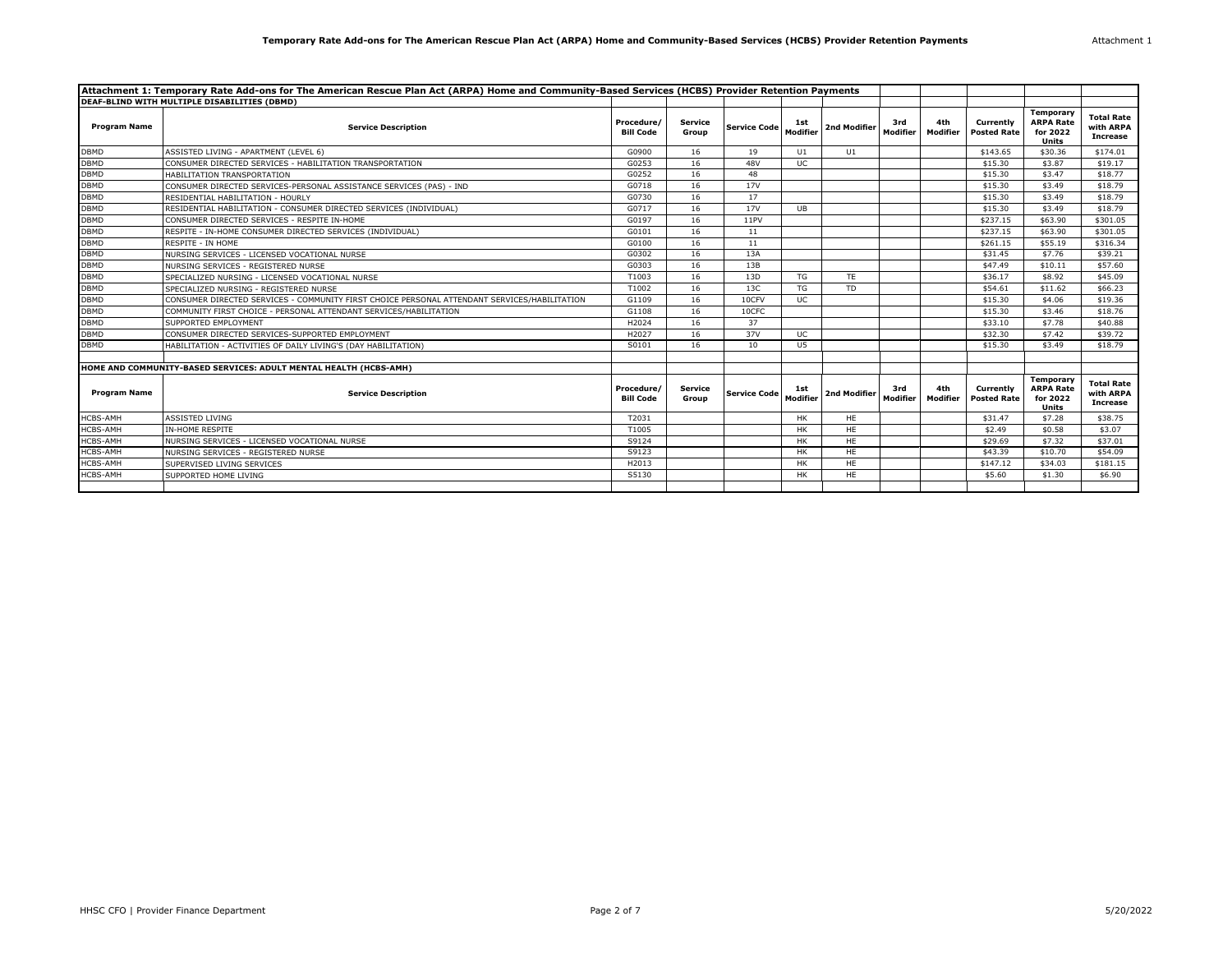| Attachment 1: Temporary Rate Add-ons for The American Rescue Plan Act (ARPA) Home and Community-Based Services (HCBS) Provider Retention Payments |                                                                                                                     |                                |                         |              |                 |              |                 |                 |                                 |                                                                  |                                                   |
|---------------------------------------------------------------------------------------------------------------------------------------------------|---------------------------------------------------------------------------------------------------------------------|--------------------------------|-------------------------|--------------|-----------------|--------------|-----------------|-----------------|---------------------------------|------------------------------------------------------------------|---------------------------------------------------|
|                                                                                                                                                   | HOME AND COMMUNITY-BASED SERVICES (HCS)                                                                             |                                |                         |              |                 |              |                 |                 |                                 |                                                                  |                                                   |
| <b>Program Name</b>                                                                                                                               | <b>Service Description</b>                                                                                          | Procedure/<br><b>Bill Code</b> | <b>Service</b><br>Group | Service Code | 1st<br>Modifier | 2nd Modifier | 3rd<br>Modifier | 4th<br>Modifier | Currently<br><b>Posted Rate</b> | <b>Temporary</b><br><b>ARPA Rate</b><br>for 2022<br><b>Units</b> | <b>Total Rate</b><br>with ARPA<br><b>Increase</b> |
| <b>HCS</b>                                                                                                                                        | DAY HABILITATION - LEVEL OF NEED 1                                                                                  | M0115                          | 12                      | 10C          |                 |              |                 |                 | \$28.13                         | \$6.06                                                           | \$34.19                                           |
| HCS                                                                                                                                               | DAY HABILITATION - LEVEL OF NEED 5                                                                                  | M0116                          | 12                      | 10C          |                 |              |                 |                 | \$30.95                         | \$6.69                                                           | \$37.64                                           |
| <b>HCS</b>                                                                                                                                        | DAY HABILITATION - LEVEL OF NEED 8                                                                                  | M0118                          | 12                      | 10C          |                 |              |                 |                 | \$36.57                         | \$8.02                                                           | \$44.59                                           |
| <b>HCS</b>                                                                                                                                        | DAY HABILITATION - LEVEL OF NEED 6                                                                                  | M0117                          | 12                      | 10C          |                 |              |                 |                 | \$45.68                         | \$10.68                                                          | \$56.36                                           |
| <b>HCS</b>                                                                                                                                        | DAY HABILITATION - LEVEL OF NEED 9                                                                                  | M0119                          | 12                      | 10C          |                 |              |                 |                 | \$149.50                        | \$34.70                                                          | \$184.20                                          |
| <b>HCS</b>                                                                                                                                        | SUPPORTED EMPLOYMENT - CONSUMER DIRECTED SERVICES - LEVEL OF CARE 1                                                 | M0349                          | 12                      | 37V          | UC              |              |                 |                 | \$32.10                         | \$7.42                                                           | \$39.52                                           |
| <b>HCS</b>                                                                                                                                        | SUPPORTED EMPLOYMENT - CONSUMER DIRECTED SERVICES - LEVEL OF CARE 8                                                 | M0334                          | 12                      | 37V          | UC              |              |                 |                 | \$32.10                         | \$7.42                                                           | \$39.52                                           |
| <b>HCS</b>                                                                                                                                        | SUPPORTED EMPLOYMENT - LEVEL OF CARE 1                                                                              | M0154                          | 12                      | 37           |                 |              |                 |                 | \$33.10                         | \$7.78                                                           | \$40.88                                           |
| <b>HCS</b>                                                                                                                                        | SUPPORTED EMPLOYMENT - LEVEL OF CARE 8                                                                              | M0155                          | 12                      | 37           |                 |              |                 |                 | \$33.10                         | \$7.78                                                           | \$40.88                                           |
| <b>HCS</b>                                                                                                                                        | CONSUMER DIRECTED SERVICES NURSING SERVICES - LICENSED VOCATIONAL NURSE - LEVEL OF CARE 1                           | M0350                          | 12                      | 13AV         | UC              |              |                 |                 | \$28.69                         | \$7.08                                                           | \$35.77                                           |
| <b>HCS</b>                                                                                                                                        | CONSUMER DIRECTED SERVICES NURSING SERVICES - LICENSED VOCATIONAL NURSE - LEVEL OF CARE 8                           | M0335                          | 12                      | 13AV         | UC              |              |                 |                 | \$28.69                         | \$7.08                                                           | \$35.77                                           |
| <b>HCS</b>                                                                                                                                        | CONSUMER DIRECTED SERVICES NURSING SERVICES - REGISTERED NURSE - LEVEL OF CARE 1                                    | M0351                          | 12                      | 13BV         | UC              |              |                 |                 | \$42.39                         | \$10.46                                                          | \$52.85                                           |
| <b>HCS</b>                                                                                                                                        | CONSUMER DIRECTED SERVICES NURSING SERVICES - REGISTERED NURSE - LEVEL OF CARE 8                                    | M0338                          | 12                      | 13BV         | UC              |              |                 |                 | \$42.39                         | \$10.46                                                          | \$52.85                                           |
| <b>HCS</b>                                                                                                                                        | CONSUMER DIRECTED SERVICES NURSING SERVICES SPECIALIZED - LICENSED VOCATIONAL NURSE - LEVEL OF<br>CARE 1            | M0352                          | 12                      | 13DV         | TG              | UC           |                 |                 | \$33.14                         | \$8.17                                                           | \$41.31                                           |
| HCS                                                                                                                                               | CONSUMER DIRECTED SERVICES NURSING SERVICES SPECIALIZED - LICENSED VOCATIONAL NURSE - LEVEL OF<br>CARE <sub>8</sub> | M0336                          | 12                      | 13DV         | TG              | UC           |                 |                 | \$33.14                         | \$8.17                                                           | \$41.31                                           |
| <b>HCS</b>                                                                                                                                        | CONSUMER DIRECTED SERVICES NURSING SERVICES SPECIALIZED - REGISTERED NURSE - LEVEL OF CARE 1                        | M0353                          | 12                      | 13CV         | TG              | UC.          |                 |                 | \$48.90                         | \$12.06                                                          | \$60.96                                           |
| <b>HCS</b>                                                                                                                                        | CONSUMER DIRECTED SERVICES NURSING SERVICES SPECIALIZED - REGISTERED NURSE - LEVEL OF CARE 8                        | M0337                          | 12                      | 13CV         | TG              | UC           |                 |                 | \$48.90                         | \$12.06                                                          | \$60.96                                           |
| <b>HCS</b>                                                                                                                                        | NURSING SERVICES - LICENSED VOCATIONAL NURSE - LEVEL OF CARE 1                                                      | M0298                          | 12                      | 13A          |                 |              |                 |                 | \$29.69                         | \$7.32                                                           | \$37.01                                           |
| <b>HCS</b>                                                                                                                                        | NURSING SERVICES - LICENSED VOCATIONAL NURSE - LEVEL OF CARE 8                                                      | M0302                          | 12                      | 13A          |                 |              |                 |                 | \$29.69                         | \$7.32                                                           | \$37.01                                           |
| <b>HCS</b>                                                                                                                                        | NURSING SERVICES - REGISTERED NURSE - LEVEL OF CARE 1                                                               | M0299                          | 12                      | 13B          |                 |              |                 |                 | \$43.39                         | \$10.11                                                          | \$53.50                                           |
| <b>HCS</b>                                                                                                                                        | NURSING SERVICES - REGISTERED NURSE - LEVEL OF CARE 8                                                               | M0303                          | 12                      | 13B          |                 |              |                 |                 | \$43.39                         | \$10.11                                                          | \$53.50                                           |
| <b>HCS</b>                                                                                                                                        | NURSING SERVICES SPECIALIZED - REGISTERED NURSE - LEVEL OF CARE 1                                                   | M0301                          | 12                      | 13C          | TG              |              |                 |                 | \$49.90                         | \$11.62                                                          | \$61.52                                           |
| HCS                                                                                                                                               | NURSING SERVICES SPECIALIZED - REGISTERED NURSE - LEVEL OF CARE 8                                                   | M0305                          | 12                      | 13C          | TG              |              |                 |                 | \$49.90                         | \$11.62                                                          | \$61.52                                           |
| <b>HCS</b>                                                                                                                                        | NURSING SERVICES SPECIALIZED- LICENSED VOCATIONAL NURSE - LEVEL OF CARE 1                                           | M0300                          | 12                      | 13D          | TG              |              |                 |                 | \$34.14                         | \$7.65                                                           | \$41.79                                           |
| <b>HCS</b>                                                                                                                                        | NURSING SERVICES SPECIALIZED- LICENSED VOCATIONAL NURSE - LEVEL OF CARE 8                                           | M0304                          | 12                      | 13D          | <b>TG</b>       |              |                 |                 | \$34.14                         | \$7.65                                                           | \$41.79                                           |
| <b>HCS</b>                                                                                                                                        | COMMUNITY FIRST CHOICE PERSONAL ATTENDANT SERVICES/HABILITATION - CONSUMER DIRECTED SERVICES -<br>LEVEL OF CARE 1   | M0355                          | 12                      | 10CFV        | UC              |              |                 |                 | \$22.71                         | \$5.25                                                           | \$27.96                                           |
| HCS                                                                                                                                               | COMMUNITY FIRST CHOICE PERSONAL ATTENDANT SERVICES/HABILITATION - CONSUMER DIRECTED SERVICES -<br>LEVEL OF CARE 8   | M0367                          | 12                      | 10CFV        | UC              |              |                 |                 | \$22.71                         | \$5.25                                                           | \$27.96                                           |
| <b>HCS</b>                                                                                                                                        | TRANSPORTATION CONSUMER DIRECTED SERVICES - LEVEL OF CARE 1                                                         | M0373                          | 12                      | 48V          | <b>UC</b>       |              |                 |                 | \$22.71                         | \$5.25                                                           | \$27.96                                           |
| <b>HCS</b>                                                                                                                                        | TRANSPORTATION CONSUMER DIRECTED SERVICES - LEVEL OF CARE 8                                                         | M0418                          | 12                      | 48V          | UC              |              |                 |                 | \$22.71                         | \$5.25                                                           | \$27.96                                           |
| <b>HCS</b>                                                                                                                                        | COMMUNITY FIRST CHOICE PERSONAL ATTENDANT SERVICES/HABILITATION - LEVEL OF CARE 1                                   | M0354                          | 12                      | 10CFC        |                 |              |                 |                 | \$18.23                         | \$4.20                                                           | \$22.43                                           |
| <b>HCS</b>                                                                                                                                        | COMMUNITY FIRST CHOICE PERSONAL ATTENDANT SERVICES/HABILITATION - LEVEL OF CARE 8                                   | M0366                          | 12                      | 10CFC        |                 |              |                 |                 | \$18.23                         | \$4.20                                                           | \$22.43                                           |
| <b>HCS</b>                                                                                                                                        | TRANSPORTATION - LEVEL OF CARE 1                                                                                    | M0372                          | 12                      | 48           |                 |              |                 |                 | \$18.23                         | \$4.23                                                           | \$22.46                                           |
| <b>HCS</b>                                                                                                                                        | TRANSPORTATION - LEVEL OF CARE 8                                                                                    | M0374                          | 12                      | 48           |                 |              |                 |                 | \$18.23                         | \$4.23                                                           | \$22.46                                           |
| HCS                                                                                                                                               | HOURLY RESPITE - CONSUMER DIRECTED SERVICES - LEVEL OF CARE 1                                                       | M0145                          | 12                      | 11XV         |                 |              |                 |                 | \$17.89                         | \$4.13                                                           | \$22.02                                           |
| <b>HCS</b>                                                                                                                                        | HOURLY RESPITE - CONSUMER DIRECTED SERVICES - LEVEL OF CARE 8                                                       | M0146                          | 12                      | 11XV         |                 |              |                 |                 | \$17.89                         | \$4.13                                                           | \$22.02                                           |
| <b>HCS</b>                                                                                                                                        | HOURLY RESPITE - LEVEL OF CARE 1                                                                                    | M0143                          | 12                      | 11X          |                 |              |                 |                 | \$18.89                         | \$4.46                                                           | \$23.35                                           |
| <b>HCS</b>                                                                                                                                        | HOURLY RESPITE - LEVEL OF CARE 8                                                                                    | M0144                          | 12                      | 11X          |                 |              |                 |                 | \$18.89                         | \$4.46                                                           | \$23.35                                           |
| <b>HCS</b>                                                                                                                                        | SUPERVISED LIVING - LEVEL OF NEED 1 **                                                                              | M0166                          | 12                      | 47           | UH              |              |                 |                 | \$137.54                        | \$31.01                                                          | \$168.55                                          |
| HCS                                                                                                                                               | SUPERVISED LIVING - LEVEL OF NEED 5 **                                                                              | M0167                          | 12                      | 47           | UH              |              |                 |                 | \$146.47                        | \$32.99                                                          | \$179.46                                          |
| <b>HCS</b>                                                                                                                                        | SUPERVISED LIVING - LEVEL OF NEED 8 **                                                                              | M0169                          | 12                      | 47           | UH              |              |                 |                 | \$159.49                        | \$35.75                                                          | \$195.24                                          |
| <b>HCS</b>                                                                                                                                        | SUPERVISED LIVING - LEVEL OF NEED 6 **                                                                              | M0168                          | 12                      | 47           | UH              |              |                 |                 | \$181.27                        | \$40.50                                                          | \$221.77                                          |
| <b>HCS</b>                                                                                                                                        | SUPERVISED LIVING - LEVEL OF NEED 9 **                                                                              | M0170                          | 12                      | 47           | <b>UH</b>       |              |                 |                 | \$268.71                        | \$59.65                                                          | \$328.36                                          |
| <b>HCS</b>                                                                                                                                        | RESIDENTIAL SUPPORT SERVICES - LEVEL OF NEED 1 **                                                                   | M0149                          | 12                      | 46           | UJ.             |              |                 |                 | \$137.54                        | \$31.01                                                          | \$168.55                                          |
| <b>HCS</b>                                                                                                                                        | RESIDENTIAL SUPPORT SERVICES - LEVEL OF NEED 5 **                                                                   | M0150                          | 12                      | 46           | UJ              |              |                 |                 | \$146.47                        | \$32.99                                                          | \$179.46                                          |
| łСS                                                                                                                                               | RESIDENTIAL SUPPORT SERVICES - LEVEL OF NEED 8 **                                                                   | M0152                          | 12                      | 46           | UJ.             |              |                 |                 | \$159.49                        | \$35.75                                                          | \$195.24                                          |
| <b>HCS</b>                                                                                                                                        | RESIDENTIAL SUPPORT SERVICES - LEVEL OF NEED 6 **                                                                   | M0151                          | 12                      | 46           | UJ.             |              |                 |                 | \$181.27                        | \$40.50                                                          | \$221.77                                          |
| <b>HCS</b>                                                                                                                                        | RESIDENTIAL SUPPORT SERVICES - LEVEL OF NEED 9 **                                                                   | M0153                          | 12                      | 46           | UJ.             |              |                 |                 | \$268.71                        | \$59.65                                                          | \$328.36                                          |
|                                                                                                                                                   |                                                                                                                     |                                |                         |              |                 |              |                 |                 |                                 |                                                                  |                                                   |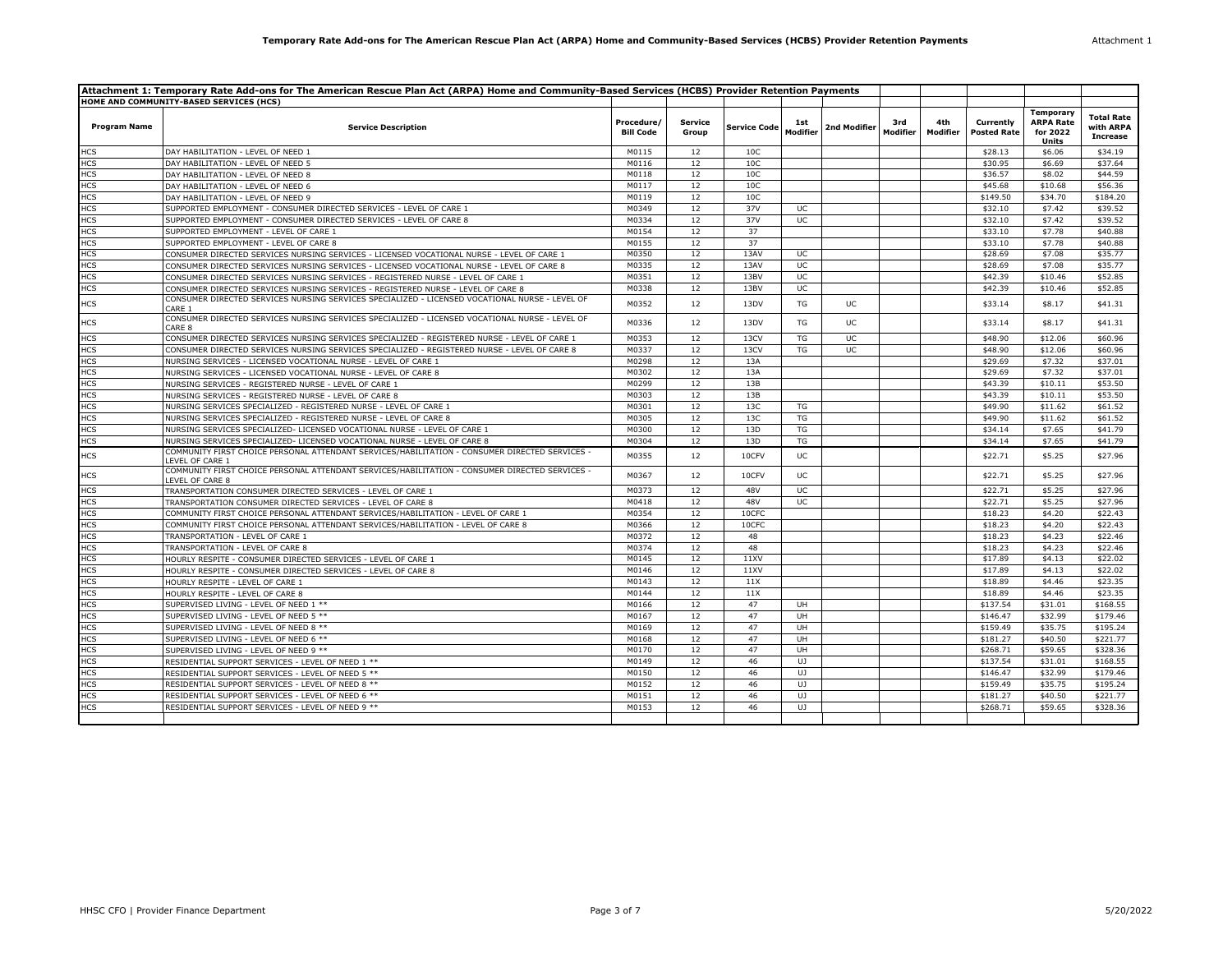| Attachment 1 |  |  |
|--------------|--|--|
|              |  |  |

|                                  | Attachment 1: Temporary Rate Add-ons for The American Rescue Plan Act (ARPA) Home and Community-Based Services (HCBS) Provider Retention Payments                                                                                                                                                                                                                                                                                                                                                                                                                                                      |                                  |                         |                     |                 |              |                 |                 |                                 |                                                           |                                                   |
|----------------------------------|--------------------------------------------------------------------------------------------------------------------------------------------------------------------------------------------------------------------------------------------------------------------------------------------------------------------------------------------------------------------------------------------------------------------------------------------------------------------------------------------------------------------------------------------------------------------------------------------------------|----------------------------------|-------------------------|---------------------|-----------------|--------------|-----------------|-----------------|---------------------------------|-----------------------------------------------------------|---------------------------------------------------|
| <b>TEXAS HOME LIVING (TxHmL)</b> |                                                                                                                                                                                                                                                                                                                                                                                                                                                                                                                                                                                                        |                                  |                         |                     |                 |              |                 |                 |                                 |                                                           |                                                   |
| <b>Program Name</b>              | <b>Service Description</b>                                                                                                                                                                                                                                                                                                                                                                                                                                                                                                                                                                             | Procedure/<br><b>Bill Code</b>   | Service<br>Group        | <b>Service Code</b> | 1st<br>Modifier | 2nd Modifier | 3rd<br>Modifier | 4th<br>Modifier | Currently<br><b>Posted Rate</b> | Temporary<br><b>ARPA Rate</b><br>for 2022<br>Units        | <b>Total Rate</b><br>with ARPA<br><b>Increase</b> |
| TxHmL                            | DAY HABILITATION - CONSUMER DIRECTED SERVICES - LEVEL OF CARE 1                                                                                                                                                                                                                                                                                                                                                                                                                                                                                                                                        | M0202                            | 15                      | 10CV                |                 |              |                 |                 | \$24.43                         | \$5.65                                                    | \$30.08                                           |
| TxHmL                            | DAY HABILITATION - LEVEL OF CARE 1                                                                                                                                                                                                                                                                                                                                                                                                                                                                                                                                                                     | M0201                            | 15                      | 10 <sup>C</sup>     |                 |              |                 |                 | \$28.41                         | \$6.69                                                    | \$35.10                                           |
| TxHmL                            | SUPPORTED EMPLOYMENT - CONSUMER DIRECTED SERVICES - LEVEL OF CARE 1                                                                                                                                                                                                                                                                                                                                                                                                                                                                                                                                    | M0244                            | 15                      | 37V                 |                 |              |                 |                 | \$32.10                         | \$7.42                                                    | \$39.52                                           |
| TxHmL                            | SUPPORTED EMPLOYMENT - LEVEL OF CARE 1                                                                                                                                                                                                                                                                                                                                                                                                                                                                                                                                                                 | M0243                            | 15                      | 37                  |                 |              |                 |                 | \$33.10                         | \$7.78                                                    | \$40.88                                           |
| TxHmL                            | CONSUMER DIRECTED SERVICES NURSING SERVICES - LICENSED VOCATIONAL NURSE - LEVEL OF CARE 1                                                                                                                                                                                                                                                                                                                                                                                                                                                                                                              | M0310                            | 15                      | 13AV                | <b>UC</b>       |              |                 |                 | \$28.69                         | \$7.08                                                    | \$35.77                                           |
| TxHmL                            | CONSUMER DIRECTED SERVICES NURSING SERVICES - REGISTERED NURSE - LEVEL OF CARE 1                                                                                                                                                                                                                                                                                                                                                                                                                                                                                                                       | M0311                            | 15                      | 13BV                | <b>UC</b>       |              |                 |                 | \$42.39                         | \$10.46                                                   | \$52.85                                           |
| TxHmL                            | CONSUMER DIRECTED SERVICES NURSING SERVICES SPECIALIZED - LICENSED VOCATIONAL NURSE - LEVEL OF<br>CARE 1                                                                                                                                                                                                                                                                                                                                                                                                                                                                                               | M0312                            | 15                      | 13DV                | <b>TG</b>       | <b>UC</b>    |                 |                 | \$33.14                         | \$8.17                                                    | \$41.31                                           |
| <b>TxHmL</b>                     | CONSUMER DIRECTED SERVICES NURSING SERVICES SPECIALIZED - REGISTERED NURSE - LEVEL OF CARE 1                                                                                                                                                                                                                                                                                                                                                                                                                                                                                                           | M0313                            | 15                      | 13CV                | TG              | UC.          |                 |                 | \$48.90                         | \$12.06                                                   | \$60.96                                           |
| TxHmL                            | NURSING SERVICES - LICENSED VOCATIONAL NURSE - LEVEL OF CARE 1                                                                                                                                                                                                                                                                                                                                                                                                                                                                                                                                         | M0306                            | 15                      | 13A                 |                 |              |                 |                 | \$29.69                         | \$7.32                                                    | \$37.01                                           |
| TxHmL                            | NURSING SERVICES - REGISTERED NURSE - LEVEL OF CARE 1                                                                                                                                                                                                                                                                                                                                                                                                                                                                                                                                                  | M0307                            | 15                      | 13B                 |                 |              |                 |                 | \$43.39                         | \$10.11                                                   | \$53.50                                           |
| TxHmL                            | NURSING SERVICES SPECIALIZED- LICENSED VOCATIONAL NURSE - LEVEL OF CARE 1                                                                                                                                                                                                                                                                                                                                                                                                                                                                                                                              | M0308                            | 15                      | 13D                 | TG              |              |                 |                 | \$34.14                         | \$7.65                                                    | \$41.79                                           |
| TxHmL                            | NURSING SERVICES SPECIALIZED- REGISTERED NURSE - LEVEL OF CARE 1                                                                                                                                                                                                                                                                                                                                                                                                                                                                                                                                       | M0309                            | 15                      | 13C                 | TG              |              |                 |                 | \$49.90                         | \$11.62                                                   | \$61.52                                           |
| TxHmL                            | COMMUNITY FIRST CHOICE PERSONAL ATTENDANT SERVICES/HABILITATION - CONSUMER DIRECTED SERVICES                                                                                                                                                                                                                                                                                                                                                                                                                                                                                                           | M0361                            | 15                      | 10CFV               | <b>UC</b>       |              |                 |                 | \$22.01                         | \$5.09                                                    | \$27.10                                           |
| TxHmL                            | Community Support - LOC 1                                                                                                                                                                                                                                                                                                                                                                                                                                                                                                                                                                              | M0195                            | 15                      | 52                  |                 |              |                 |                 | \$17.73                         | \$4.22                                                    | \$21.95                                           |
| TxHmL                            | Community Support - CONSUMER DIRECTED SERVICES - LOC 1                                                                                                                                                                                                                                                                                                                                                                                                                                                                                                                                                 | M0196                            | 15                      | 52V                 |                 |              |                 |                 | \$22.01                         | \$5.09                                                    | \$27.10                                           |
| TxHmL                            | TRANSPORTATION CONSUMER DIRECTED SERVICES - COMMUNITY SUPPORT                                                                                                                                                                                                                                                                                                                                                                                                                                                                                                                                          | M0420                            | 15                      | 48V                 | <b>UC</b>       |              |                 |                 | \$22.01                         | \$5.09                                                    | \$27.10                                           |
| TxHmL                            | TRANSPORTATION - COMMUNITY SUPPORT                                                                                                                                                                                                                                                                                                                                                                                                                                                                                                                                                                     | M0419                            | 15                      | 48                  |                 |              |                 |                 | \$17.73                         | \$4.22                                                    | \$21.95                                           |
| TxHmL                            | COMMUNITY FIRST CHOICE PERSONAL ATTENDANT SERVICES/HABILITATION                                                                                                                                                                                                                                                                                                                                                                                                                                                                                                                                        | M0360                            | 15                      | 10CFC               |                 |              |                 |                 | \$17.73                         | \$4.22                                                    | \$21.95                                           |
| TxHmL                            | HOURLY RESPITE - CONSUMER DIRECTED SERVICES - LEVEL OF CARE 1                                                                                                                                                                                                                                                                                                                                                                                                                                                                                                                                          | M0241                            | 15                      | 11XV                |                 |              |                 |                 | \$17.89                         | \$4.13                                                    | \$22.02                                           |
| TxHmL                            | HOURLY RESPITE - LEVEL OF CARE 1                                                                                                                                                                                                                                                                                                                                                                                                                                                                                                                                                                       | M0240                            | 15                      | 11X                 |                 |              |                 |                 | \$18.89                         | \$4.46                                                    | \$23.35                                           |
|                                  |                                                                                                                                                                                                                                                                                                                                                                                                                                                                                                                                                                                                        |                                  |                         |                     |                 |              |                 |                 |                                 |                                                           |                                                   |
| PERSONAL CARE SERVICES (PCS) *   |                                                                                                                                                                                                                                                                                                                                                                                                                                                                                                                                                                                                        |                                  |                         |                     |                 |              |                 |                 |                                 |                                                           |                                                   |
| <b>Program Name</b>              | <b>Service Description</b>                                                                                                                                                                                                                                                                                                                                                                                                                                                                                                                                                                             | Procedure/<br><b>Bill Code *</b> | <b>Service</b><br>Group | <b>Service Code</b> | 1st<br>Modifier | 2nd Modifier | 3rd<br>Modifier | 4th<br>Modifier | Currently<br><b>Posted Rate</b> | Temporary<br><b>ARPA Rate</b><br>for 2022<br><b>Units</b> | <b>Total Rate</b><br>with ARPA<br><b>Increase</b> |
| PCS                              | COMMUNITY FIRST CHOICE - AGENCY MODEL                                                                                                                                                                                                                                                                                                                                                                                                                                                                                                                                                                  | T1019                            |                         |                     | <b>UD</b>       |              |                 |                 | \$2.95                          | \$0.67                                                    | \$3.62                                            |
| PCS                              | PERSONAL CARE SERVICES - AGENCY MODEL                                                                                                                                                                                                                                                                                                                                                                                                                                                                                                                                                                  | T1019                            |                         |                     | U <sub>6</sub>  |              |                 |                 | \$2.95                          | \$0.67                                                    | \$3.62                                            |
| PCS                              | COMMUNITY FIRST CHOICE ATTENDANT CARE AND HABILITATION - CONSUMER DIRECTED SERVICES                                                                                                                                                                                                                                                                                                                                                                                                                                                                                                                    | T1019                            |                         |                     | U3              |              |                 |                 | \$2.75                          | \$0.62                                                    | \$3.37                                            |
| PCS                              | PERSONAL CARE SERVICES - CONSUMER DIRECTED SERVICES                                                                                                                                                                                                                                                                                                                                                                                                                                                                                                                                                    | T1019                            |                         |                     | U7              |              |                 |                 | \$2.75                          | \$0.62                                                    | \$3.37                                            |
| PCS                              | COMMUNITY FIRST CHOICE - PERSONAL CARE SERVICES - BEHAVIORAL HEALTH CONDITION - AGENCY MODEL                                                                                                                                                                                                                                                                                                                                                                                                                                                                                                           | T1019                            |                         |                     | U9              |              |                 |                 | \$3.46                          | \$0.78                                                    | \$4.24                                            |
| PCS                              | PERSONAL CARE SERVICES, BEHAVIORAL HEALTH CONDITION - AGENCY MODEL                                                                                                                                                                                                                                                                                                                                                                                                                                                                                                                                     | T1019                            |                         |                     | UA              |              |                 |                 | \$3.46                          | \$0.78                                                    | \$4.24                                            |
| PCS                              | COMMUNITY FIRST CHOICE - PERSONAL CARE SERVICES - BEHAVIORAL HEALTH CONDITION - CONSUMER DIRECTED<br><b>SERVICES</b>                                                                                                                                                                                                                                                                                                                                                                                                                                                                                   | T1019                            |                         |                     | U <sub>4</sub>  |              |                 |                 | \$3.26                          | \$0.74                                                    | \$4.00                                            |
| PCS                              | PERSONAL CARE SERVICES, BEHAVIORAL HEALTH CONDITION - CONSUMER DIRECTED SERVICES                                                                                                                                                                                                                                                                                                                                                                                                                                                                                                                       | T1019                            |                         |                     |                 |              |                 |                 | \$3.26                          | \$0.74                                                    | \$4.00                                            |
|                                  | *All Procedures for PCS are payable as Type of Service 1 - Medical Services                                                                                                                                                                                                                                                                                                                                                                                                                                                                                                                            |                                  |                         |                     |                 |              |                 |                 |                                 |                                                           |                                                   |
|                                  | ** Update as of 5/20/22: Currently posted rates for HCS Supervised Living and Residential Support Services include Temporary Add-on to Attendant compensation. Total rate with ARPA rate increase was updated accordingly.                                                                                                                                                                                                                                                                                                                                                                             |                                  |                         |                     |                 |              |                 |                 |                                 |                                                           |                                                   |
|                                  |                                                                                                                                                                                                                                                                                                                                                                                                                                                                                                                                                                                                        |                                  |                         |                     |                 |              |                 |                 |                                 |                                                           |                                                   |
|                                  | Note: For HCS and TxHmL, Service Group Code aligns with the current active Crosswalk (updated December 1, 2015) used when HCS and TxHmL providers submit claims in CARE with Dates of Service (DOS) through 4-30-2022. Beginni<br>start submitting claims in TMHP, TexMedConnect or Electronic Data Interface (EDI), for which the updated crosswalk should be used.<br>Bill codes provided in this rate sheet align with the billing matrices posted on the HHSC webiste as of 4-20-22: https://www.hhs.texas.gov/providers/long-term-care-providers/long-term-care-provider-resources/long-term-care |                                  |                         |                     |                 |              |                 |                 |                                 |                                                           |                                                   |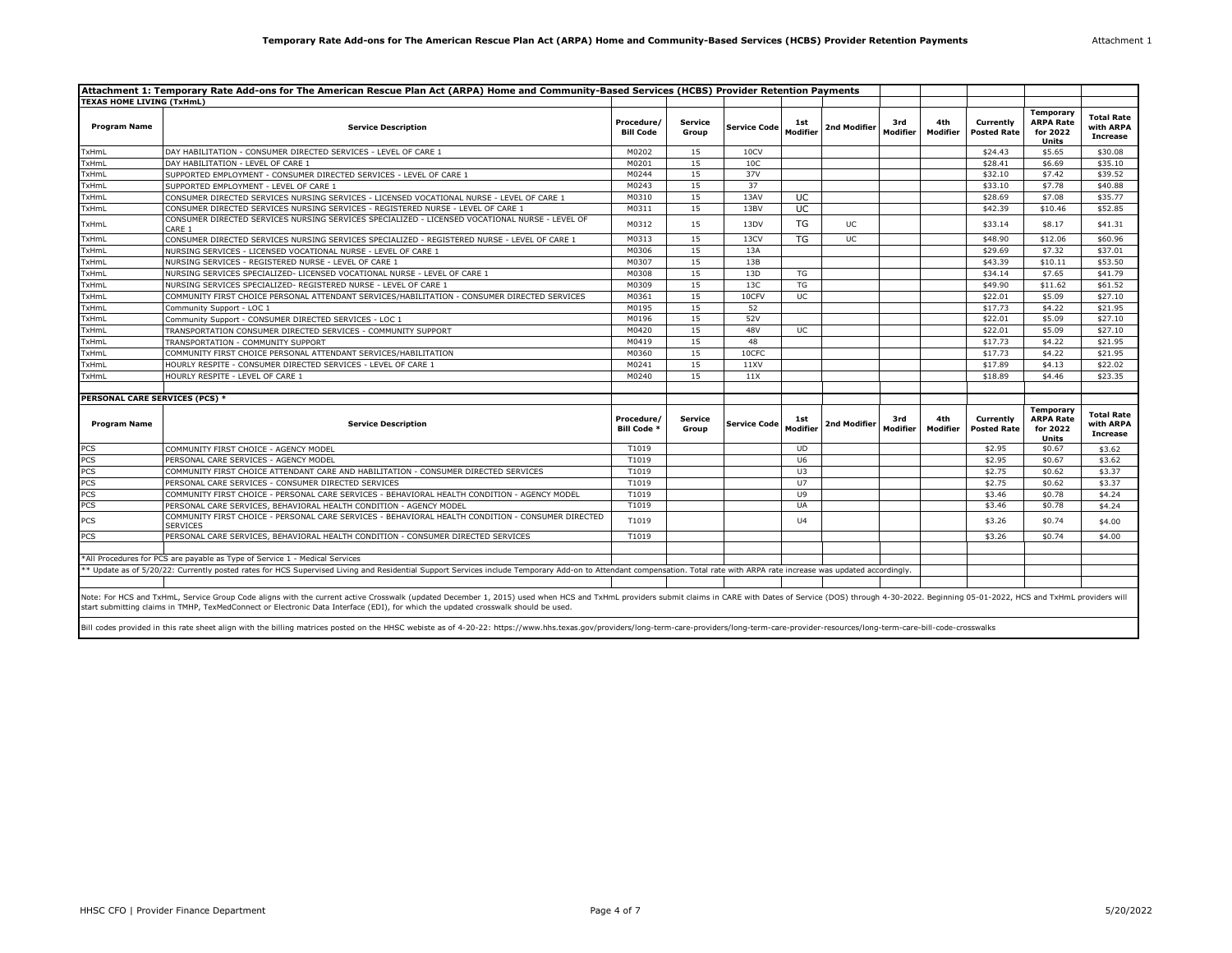| <b>STAR KIDS</b>      |                                                                                                              |                                |                |                                        |           |                     |                                 |                                                           |                                                   |                                                          |
|-----------------------|--------------------------------------------------------------------------------------------------------------|--------------------------------|----------------|----------------------------------------|-----------|---------------------|---------------------------------|-----------------------------------------------------------|---------------------------------------------------|----------------------------------------------------------|
| <b>Program Name</b>   | <b>Service Description</b>                                                                                   | Procedure,<br><b>Bill Code</b> | 1st Modifier   | 2nd Modifier 3rd Modifier              |           | <b>4th Modifier</b> | Currently<br><b>Posted Rate</b> | <b>Temporary</b><br><b>ARPA Rate</b><br>for 2022<br>Units | <b>Total Rate</b><br>with ARPA<br><b>Increase</b> | <b>Total ARPA Rate</b><br>in 15 Min<br><b>Increments</b> |
| <b>STAR Kids</b>      | DAY ACTIVITIES & HEALTH SERVICES (3-6 HOURS)                                                                 | S5101                          |                |                                        |           |                     | \$14.41                         | \$3.46                                                    | \$17.87                                           | \$4.47                                                   |
| <b>STAR Kids</b>      | COMMUNITY FIRST CHOICE ATTENDANT CARE AND HABILITATION - AGENCY MODEL                                        | T1019                          | U9             |                                        |           |                     | \$13.85                         | \$3.11                                                    | \$16.96                                           | \$4.24                                                   |
| <b>STAR Kids</b>      | COMMUNITY FIRST CHOICE ATTENDANT CARE AND HABILITATION - SERVICE RESPONSIBILITY OPTION MODEL                 | T1019                          | U <sub>2</sub> |                                        |           |                     | \$13.85                         | \$3.17                                                    | \$17.02                                           | \$4.26                                                   |
| <b>STAR Kids</b>      | COMMUNITY FIRST CHOICE ATTENDANT CARE AND HABILITATION - CONSUMER DIRECTED SERVICES                          | T1019                          | U <sub>4</sub> |                                        |           |                     | \$12.00                         | \$2.95                                                    | \$14.95                                           | \$3.74                                                   |
| <b>STAR Kids</b>      |                                                                                                              | T1019                          | <b>UD</b>      |                                        |           |                     | \$2.95                          | \$0.67                                                    | \$3.62                                            |                                                          |
|                       | COMMUNITY FIRST CHOICE PERSONAL CARE SERVICES ATTENDANT CARE ONLY- AGENCY MODEL                              |                                |                |                                        |           |                     |                                 |                                                           |                                                   |                                                          |
| <b>STAR Kids</b>      | COMMUNITY FIRST CHOICE PERSONAL CARE SERVICES ATTENDANT CARE ONLY- SERVICE RESPONSIBILITY OPTION MODEL       | T1019                          | U1             |                                        |           |                     | \$2.95                          | \$0.65                                                    | \$3.60                                            |                                                          |
| <b>STAR Kids</b>      | COMMUNITY FIRST CHOICE PERSONAL CARE SERVICES ATTENDANT CARE ONLY- CONSUMER DIRECTED SERVICES                | T1019                          | U3             |                                        |           |                     | \$2.75                          | \$0.62                                                    | \$3.37                                            |                                                          |
| <b>STAR Kids</b>      | PERSONAL CARE SERVICES - AGENCY MODEL                                                                        | T1019                          | U6             |                                        |           |                     | \$2.95                          | \$0.67                                                    | \$3.62                                            |                                                          |
| <b>STAR Kids</b>      | PERSONAL CARE SERVICES - SERVICE RESPONSIBILITY OPTION MODEL                                                 | T1019                          | US             |                                        |           |                     | \$2.95                          | \$0.68                                                    | \$3.63                                            |                                                          |
| <b>STAR Kids</b>      | PERSONAL CARE SERVICES - CONSUMER DIRECTED SERVICES                                                          | T1019                          | UC             |                                        |           |                     | \$2.75                          | \$0.62                                                    | \$3.37                                            |                                                          |
| <b>STAR Kids</b>      | PERSONAL CARE SERVICES, BEHAVIORAL HEALTH CONDITION - AGENCY MODEL                                           | T1019                          | <b>UA</b>      | U <sub>6</sub>                         |           |                     | \$3.46                          | \$0.78                                                    | \$4.24                                            |                                                          |
| <b>STAR Kids</b>      | PERSONAL CARE SERVICES, BEHAVIORAL HEALTH CONDITION - SERVICE RESPONSIBILITY OPTION MODEL                    | T1019                          | <b>UA</b>      | <b>US</b>                              |           |                     | \$3.46                          | \$0.70                                                    | \$4.16                                            |                                                          |
| <b>STAR Kids</b>      | PERSONAL CARE SERVICES, BEHAVIORAL HEALTH CONDITION - CONSUMER DIRECTED SERVICES                             | T1019                          | <b>UA</b>      | <b>UC</b>                              |           |                     | \$3.26                          | \$0.74                                                    | \$4.00                                            |                                                          |
|                       |                                                                                                              |                                |                |                                        |           |                     |                                 |                                                           |                                                   |                                                          |
|                       | STAR KIDS MEDICALLY DEPENDENT CHILDREN'S PROGRAM (STAR KIDS MDCP)                                            |                                |                |                                        |           |                     |                                 |                                                           |                                                   |                                                          |
| <b>Program Name</b>   | <b>Service Description</b>                                                                                   | Procedure/<br><b>Bill Code</b> | 1st Modifier   | 2nd Modifier 3rd Modifier              |           | <b>4th Modifier</b> | Currently<br><b>Posted Rate</b> | Temporary<br><b>ARPA Rate</b><br>for 2022<br>Units        | <b>Total Rate</b><br>with ARPA<br><b>Increase</b> | <b>Total ARPA Rate</b><br>in 15 Min<br><b>Increments</b> |
| <b>STAR Kids MDCP</b> | FLEXIBLE FAMILY SUPPORT SERVICES - LVN, AGENCY MODEL                                                         | H2015                          | 99             | U3                                     |           |                     | \$29.69                         | \$7.32                                                    | \$37.01                                           | \$9.25                                                   |
| <b>STAR Kids MDCP</b> | FLEXIBLE FAMILY SUPPORT SERVICES - LICENSED VOCATIONAL NURSE, SERVICE RESPONSIBILITY OPTION                  | H2015                          | 99             | U3                                     | US        |                     | \$29.69                         | \$7.32                                                    | \$37.01                                           | \$9.25                                                   |
| <b>STAR Kids MDCP</b> | FLEXIBLE FAMILY SUPPORT SERVICES - LICENSED VOCATIONAL NURSE, CONSUMER DIRECTED SERVICES                     | H2015                          | 99             | U3                                     | UC        |                     | \$28.69                         | \$7.08                                                    | \$35.77                                           | \$8.94                                                   |
| <b>STAR Kids MDCP</b> | FLEXIBLE FAMILY SUPPORT SERVICES - SPECIALIZED LICENSED VOCATIONAL NURSE, AGENCY MODEL                       | H2015                          | 99             | U3                                     | UA        |                     | \$34.14                         | \$8.42                                                    | \$42.56                                           | \$10.64                                                  |
| <b>STAR Kids MDCP</b> | FLEXIBLE FAMILY SUPPORT SERVICES - SPECIALIZED LVN, SERVICE RESPONSIBILITY OPTION                            | H2015                          | 99             | U3                                     | <b>UA</b> | US                  | \$34.14                         | \$8.42                                                    | \$42.56                                           | \$10.64                                                  |
| <b>STAR Kids MDCP</b> | FLEXIBLE FAMILY SUPPORT SERVICES - SPECIALIZED LVN, CDS OPTION                                               | H2015                          | 99             | U3                                     | UA        | UC                  | \$33.14                         | \$8.17                                                    | \$41.31                                           | \$10.33                                                  |
| <b>STAR Kids MDCP</b> |                                                                                                              |                                |                | U5                                     |           |                     |                                 |                                                           | \$54.09                                           |                                                          |
|                       | FLEXIBLE FAMILY SUPPORT SERVICES - REGISTERED NURSE, AGENCY MODEL                                            | H2015                          | 99             |                                        |           |                     | \$43.39                         | \$10.70                                                   |                                                   | \$13.52                                                  |
| <b>STAR Kids MDCP</b> | FLEXIBLE FAMILY SUPPORT SERVICES - RN, SERVICE RESPONSIBILITY OPTION                                         | H2015                          | 99             | U <sub>5</sub>                         | US        |                     | \$43.39                         | \$10.70                                                   | \$54.09                                           | \$13.52                                                  |
| <b>STAR Kids MDCP</b> | FLEXIBLE FAMILY SUPPORT SERVICES - RN, CDS OPTION                                                            | H2015                          | 99             | U <sub>5</sub>                         | UC        |                     | \$42.39                         | \$10.46                                                   | \$52.85                                           | \$13.21                                                  |
| <b>STAR Kids MDCP</b> | FLEXIBLE FAMILY SUPPORT SERVICES - SPECIALIZED RN, AGENCY MODEL                                              | H <sub>2015</sub>              | 99             | U5                                     | UA        |                     | \$49.90                         | \$12.31                                                   | \$62.21                                           | \$15.55                                                  |
| <b>STAR Kids MDCP</b> | FLEXIBLE FAMILY SUPPORT SERVICES - SPECIALIZED RN, SERVICE RESPONSIBILITY OPTION                             | H2015                          | 99             | U <sub>5</sub>                         | UA        | US                  | \$49.90                         | \$12.31                                                   | \$62.21                                           | \$15.55                                                  |
| <b>STAR Kids MDCP</b> | FLEXIBLE FAMILY SUPPORT SERVICES - SPECIALIZED REGISTERED NURSE, CONSUMER DIRECTED SERVICES                  | H2015                          | 99             | U5                                     | <b>UA</b> | <b>UC</b>           | \$48.90                         | \$12.06                                                   | \$60.96                                           | \$15.24                                                  |
| <b>STAR Kids MDCP</b> | FLEXIBLE FAMILY SUPPORT SERVICES - ATTENDANT WITH REGISTERED NURSE DELEGATION, AGENCY MODEL                  | H2015                          | 99             | U1                                     | UA        |                     | \$13.06                         | \$2.92                                                    | \$15.98                                           | \$4.00                                                   |
| <b>STAR Kids MDCP</b> | FLEXIBLE FAMILY SUPPORT SERVICES - ATTENDANT WITH REGISTERED NURSE DELEGATION, SERVICE RESPONSIBILITY OPTION | H2015                          | 99             | U1                                     | UA        | <b>US</b>           | \$13.06                         | \$2.92                                                    | \$15.98                                           | \$4.00                                                   |
| <b>STAR Kids MDCP</b> |                                                                                                              | H2015                          | 99             | U1                                     | <b>UA</b> | UC                  | \$12.26                         | \$2.36                                                    | \$14.62                                           | \$3.66                                                   |
|                       | FLEXIBLE FAMILY SUPPORT SERVICES - ATTENDANT WITH REGISTERED NURSE DELEGATION, CONSUMER DIRECTED SERVICES    |                                |                |                                        |           |                     |                                 |                                                           |                                                   |                                                          |
| <b>STAR Kids MDCP</b> | FLEXIBLE FAMILY SUPPORT SERVICES - ATTENDANT, AGENCY MODEL                                                   | H2015                          | 99             | U1                                     |           |                     | \$12.06                         | \$2.76                                                    | \$14.82                                           | \$3.71                                                   |
| <b>STAR Kids MDCP</b> | FLEXIBLE FAMILY SUPPORT SERVICES - ATTENDANT, SERVICE RESPONSIBILITY OPTION                                  | H2015                          | 99             | U1                                     | <b>US</b> |                     | \$12.06                         | \$2.68                                                    | \$14.74                                           | \$3.68                                                   |
| <b>STAR Kids MDCP</b> | FLEXIBLE FAMILY SUPPORT SERVICES - ATTENDANT, CONSUMER DIRECTED SERVICES                                     | H2015                          | 99             | U1                                     | UC        |                     | \$11.26                         | \$2.58                                                    | \$13.84                                           | \$3.46                                                   |
| <b>STAR Kids MDCP</b> | IN-HOME RESPITE - LICENSED VOCATIONAL NURSE, AGENCY MODEL                                                    | H2015                          | U3             |                                        |           |                     | \$29.69                         | \$7.32                                                    | \$37.01                                           | \$9.25                                                   |
| <b>STAR Kids MDCP</b> | IN-HOME RESPITE - LICENSED VOCATIONAL NURSE, SERVICE RESPONSIBILITY OPTION                                   | H2015                          | U3             | US                                     |           |                     | \$29.69                         | \$7.32                                                    | \$37.01                                           | \$9.25                                                   |
| <b>STAR Kids MDCP</b> | IN-HOME RESPITE - LICENSED VOCATIONAL NURSE, CONSUMER DIRECTED SERVICES                                      | H2015                          | U3             | <b>UC</b>                              |           |                     | \$28.69                         | \$7.08                                                    | \$35.77                                           | \$8.94                                                   |
| <b>STAR Kids MDCP</b> | IN-HOME RESPITE - SPECIALIZED LICENSED VOCATIONAL NURSE, AGENCY MODEL                                        | H2015                          | U3             | UA                                     |           |                     | \$34.14                         | \$8.42                                                    | \$42.56                                           | \$10.64                                                  |
| <b>STAR Kids MDCP</b> | IN-HOME RESPITE - SPECIALIZED LICENSED VOCATIONAL NURSE, SERVICE RESPONSIBILITY OPTION                       | H2015                          | U3             | <b>UA</b>                              | <b>US</b> |                     | \$34.14                         | \$8.42                                                    | \$42.56                                           | \$10.64                                                  |
| <b>STAR Kids MDCP</b> | IN-HOME RESPITE - SPECIALIZED LICENSED VOCATIONAL NURSE, CONSUMER DIRECTED SERVICES                          | H2015                          | U3             | UA                                     | UC        |                     | \$33.14                         | \$8.17                                                    | \$41.31                                           | \$10.33                                                  |
| <b>STAR Kids MDCP</b> |                                                                                                              | H2015                          | $\overline{U}$ |                                        |           |                     | \$43.39                         | \$10.70                                                   | \$54.09                                           | \$13.52                                                  |
|                       | IN-HOME RESPITE - REGISTERED NURSE, AGENCY MODEL                                                             |                                |                |                                        |           |                     |                                 |                                                           |                                                   |                                                          |
| STAR Kids MDCP        | IN-HOME RESPITE - REGISTERED NURSE, SERVICE RESPONSIBILITY OPTION                                            | H2015                          | U5             | <b>US</b>                              |           |                     | \$43.39                         | \$10.70                                                   | \$54.09                                           | \$13.52                                                  |
| <b>STAR Kids MDCP</b> | IN-HOME RESPITE - REGISTERED NURSE, CONSUMER DIRECTED SERVICES                                               | H2015                          | $\overline{u}$ | UC                                     |           |                     | \$42.39                         | \$10.46                                                   | \$52.85                                           | \$13.21                                                  |
| <b>STAR Kids MDCP</b> | IN-HOME RESPITE - SPECIALIZED REGISTERED NURSE, AGENCY MODEL                                                 | H2015                          | U5             | <b>UA</b>                              |           |                     | \$49.90                         | \$12.31                                                   | \$62.21                                           | \$15.55                                                  |
| <b>STAR Kids MDCP</b> | IN-HOME RESPITE - SPECIALIZED REGISTERED NURSE, SERVICE RESPONSIBILITY OPTION                                | H2015                          | $\overline{U}$ | UA                                     | US        |                     | \$49.90                         | \$12.31                                                   | \$62.21                                           | \$15.55                                                  |
| <b>STAR Kids MDCP</b> | IN-HOME RESPITE - SPECIALIZED REGISTERED NURSE, CONSUMER DIRECTED SERVICES                                   | H2015                          | U5             | <b>UA</b>                              | <b>UC</b> |                     | \$48.90                         | \$12.06                                                   | \$60.96                                           | \$15.24                                                  |
| <b>STAR Kids MDCP</b> | IN-HOME RESPITE - ATTENDANT, AGENCY MODEL                                                                    | H2015                          | U1             |                                        |           |                     | \$12.06                         | \$2.68                                                    | \$14.74                                           | \$3.69                                                   |
| <b>STAR Kids MDCP</b> | IN-HOME RESPITE - ATTENDANT, SERVICE RESPONSIBILITY OPTION                                                   | H2015                          | U1             | US                                     |           |                     | \$12.06                         | \$2.68                                                    | \$14.74                                           | \$3.69                                                   |
| <b>STAR Kids MDCP</b> | IN-HOME RESPITE - ATTENDANT, CONSUMER DIRECTED SERVICES                                                      | H2015                          | U1             | UC                                     |           |                     | \$11.26                         | \$2.55                                                    | \$13.81                                           | \$3.45                                                   |
| <b>STAR Kids MDCP</b> | IN-HOME RESPITE - ATTENDANT WITH REGISTERED NURSE DELEGATION, AGENCY MODEL                                   | H2015                          | U1             | UA                                     |           |                     | \$13.06                         | \$2.92                                                    | \$15.98                                           | \$4.00                                                   |
|                       |                                                                                                              |                                |                |                                        |           |                     |                                 |                                                           |                                                   |                                                          |
| <b>STAR Kids MDCP</b> | IN-HOME RESPITE - ATTENDANT WITH RN delegation, SERVICE RESPONSIBILITY OPTION                                | H2015                          | U1             | UA                                     | US        |                     | \$13.06                         | \$2.92                                                    | \$15.98                                           | \$4.00                                                   |
| <b>STAR Kids MDCP</b> | IN-HOME RESPITE - ATTENDANT WITH REGISTERED NURSE DELEGATION, CONSUMER DIRECTED SERVICES                     | H2015                          | U1             | UA                                     | UC        |                     | \$12.26                         | \$2.59                                                    | \$14.85                                           | \$3.71                                                   |
|                       |                                                                                                              |                                |                |                                        |           |                     |                                 |                                                           |                                                   |                                                          |
| STAR+PLUS             |                                                                                                              |                                |                |                                        |           |                     |                                 |                                                           |                                                   |                                                          |
| <b>Program Name</b>   | <b>Service Description</b>                                                                                   | Procedure/<br><b>Bill Code</b> | 1st Modifier   | 2nd Modifier 3rd Modifier 4th Modifier |           |                     | Currently<br><b>Posted Rate</b> | <b>Temporary</b><br><b>ARPA Rate</b><br>for 2022<br>Units | <b>Total Rate</b><br>with ARPA<br><b>Increase</b> | <b>Total ARPA Rate</b><br>in 15 Min<br><b>Increments</b> |
| STAR+PLUS             | DAY ACTIVITY AND HEALTH SERVICES                                                                             | S5101                          |                |                                        |           |                     | \$14.41                         | \$3.51                                                    | \$17.92                                           | \$4.48                                                   |
|                       |                                                                                                              |                                |                |                                        |           |                     |                                 |                                                           |                                                   |                                                          |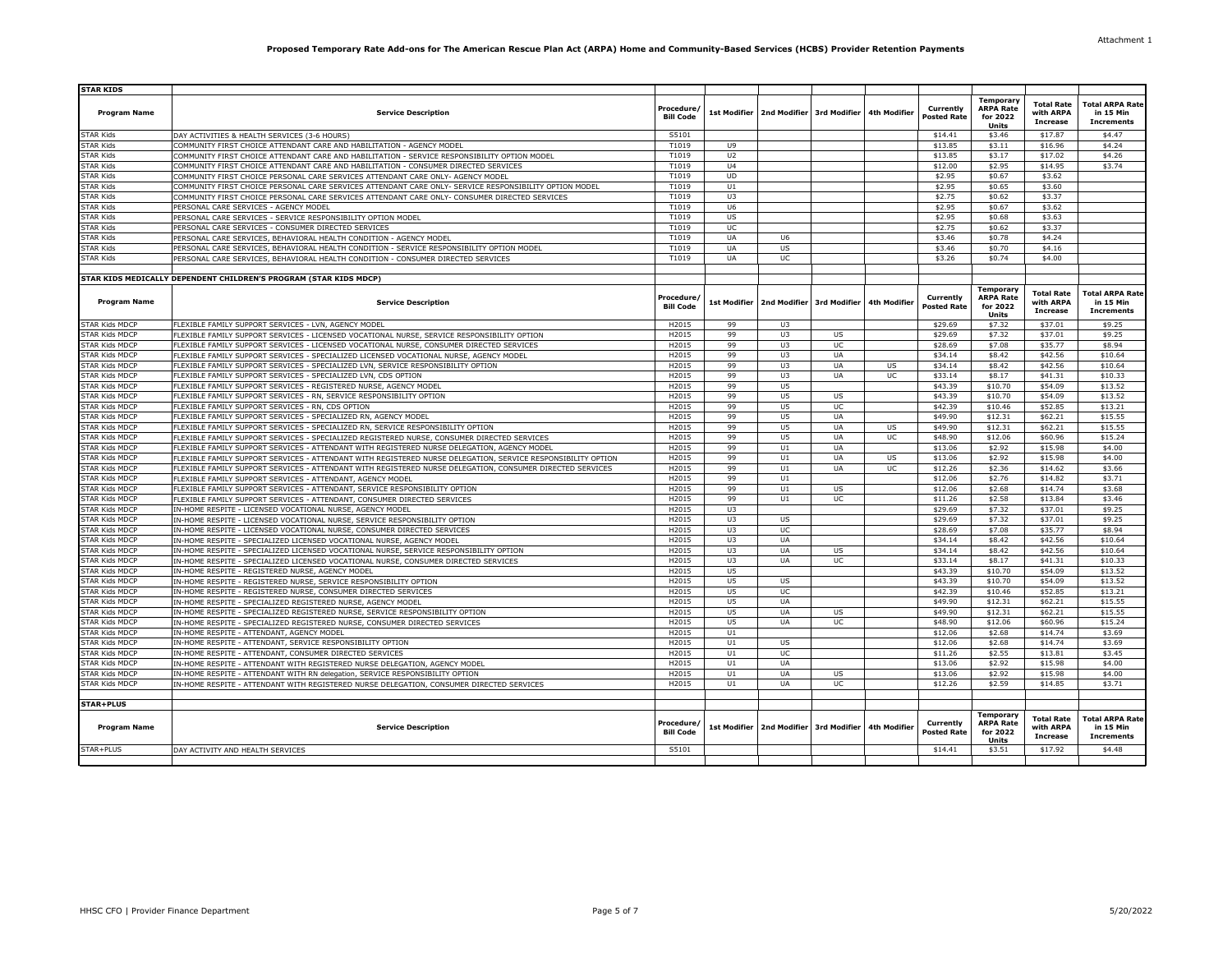|                             | STAR+PLUS HOME AND COMMUNITY BASED SERVICES (STAR+PLUS HCBS)                                                                                                     |                                |                |                                            |                |                |                                 |                                                           |                                                   |                                                          |
|-----------------------------|------------------------------------------------------------------------------------------------------------------------------------------------------------------|--------------------------------|----------------|--------------------------------------------|----------------|----------------|---------------------------------|-----------------------------------------------------------|---------------------------------------------------|----------------------------------------------------------|
| <b>Program Name</b>         | <b>Service Description</b>                                                                                                                                       | Procedure/<br><b>Bill Code</b> |                | 1st Modifier   2nd Modifier   3rd Modifier |                | 4th Modifier   | Currently<br><b>Posted Rate</b> | Temporary<br><b>ARPA Rate</b><br>for 2022<br><b>Units</b> | <b>Total Rate</b><br>with ARPA<br><b>Increase</b> | <b>Total ARPA Rate</b><br>in 15 Min<br><b>Increments</b> |
| STAR+PLUS HCBS              | ASSISTED LIVING - APARTMENT - SINGLE OCCUPANCY - LEVEL 1: SSC, CC1, RAD, CC2, PE2, SE3, & SE1                                                                    | T2031                          | 99             | U3                                         | U1             | U1             | \$63.71                         | \$13.32                                                   | \$77.03                                           |                                                          |
| STAR+PLUS HCBS              | ASSISTED LIVING - APARTMENT - DOUBLE OCCUPANCY - LEVEL 1: SSC, CC1, RAD, CC2, PE2, SE3, & SE1                                                                    | T2031                          | 99             | U3                                         | U2             | U1             | \$56.71                         | \$9.35                                                    | \$66.06                                           |                                                          |
| STAR+PLUS HCBS              | ASSISTED LIVING - NON-APARTMENT - LEVEL 1: SSC, CC1, RAD, CC2, PE2, SE3, & SE1                                                                                   | T2031                          | 99             | U3                                         | U <sub>2</sub> | U <sub>2</sub> | \$38.16                         | \$9.08                                                    | \$47.24                                           |                                                          |
| STAR+PLUS HCBS              | ASSISTED LIVING - APARTMENT - SINGLE OCCUPANCY - LEVEL 2: RAA, RAB, CB1, RAC, CB2, SE2, PD2, PE1, & SSB                                                          | T2031                          | 99             | U <sub>4</sub>                             | U1             | U1             | \$58.75                         | \$14.39                                                   | \$73.14                                           |                                                          |
| STAR+PLUS HCBS              | ASSISTED LIVING - APARTMENT - DOUBLE OCCUPANCY - LEVEL 2: RAA, RAB, CB1, RAC, CB2, SE2, PD2, PE1, & SSB                                                          | T2031                          | 99             | U <sub>4</sub>                             | U <sub>2</sub> | U1             | \$51.76                         | \$12.45                                                   | \$64.21                                           |                                                          |
| STAR+PLUS HCBS              | ASSISTED LIVING - NON-APARTMENT - LEVEL 2: RAA, RAB, CB1, RAC, CB2, SE2, PD2, PE1, & SSB                                                                         | T2031                          | 99             | 114                                        | U <sub>2</sub> | U2             | \$33.20                         | \$7.22                                                    | \$40.42                                           |                                                          |
| STAR+PLUS HCBS              | ASSISTED LIVING - APARTMENT - SINGLE OCCUPANCY - LEVEL 3: CA2, PC1, BB1, & IB1                                                                                   | T2031                          | 99             | U5                                         | U1             | U1             | \$51.99                         | \$13.40                                                   | \$65.39                                           |                                                          |
| STAR+PLUS HCBS              | ASSISTED LIVING - APARTMENT - DOUBLE OCCUPANCY - LEVEL 3: CA2, PC1, BB1, & IB1                                                                                   | T2031                          | 99             | U5                                         | U <sub>2</sub> | U1             | \$45.00                         | \$10.89                                                   | \$55.89                                           |                                                          |
| STAR+PLUS HCBS              | ASSISTED LIVING - NON-APARTMENT - LEVEL 3: CA2, PC1, BB1, & IB1                                                                                                  | T2031                          | 99             | U5                                         | U2             | U <sub>2</sub> | \$26.45                         | \$6.42                                                    | \$32.87                                           |                                                          |
| STAR+PLUS HCBS              | ASSISTED LIVING - APARTMENT - SINGLE OCCUPANCY - LEVEL 4: SSA, PC2, BB2, IB2, & PD1                                                                              | T2031                          | 99             | U6                                         | U1             | U1             | \$54.58                         | \$12.83                                                   | \$67.41                                           |                                                          |
| STAR+PLUS HCBS              | ASSISTED LIVING - APARTMENT - DOUBLE OCCUPANCY - LEVEL 4: SSA, PC2, BB2, IB2, & PD1                                                                              | T2031                          | 99             | U6                                         | U <sub>2</sub> | U1             | \$47.59                         | \$10.32                                                   | \$57.91                                           |                                                          |
| STAR+PLUS HCBS              | ASSISTED LIVING - NON-APARTMENT - LEVEL 4: SSA, PC2, BB2, IB2, & PD1                                                                                             | T2031                          | 99             | U6                                         | U <sub>2</sub> | U <sub>2</sub> | \$29.03                         | \$6.96                                                    | \$35.99                                           |                                                          |
| STAR+PLUS HCBS              | ASSISTED LIVING - APARTMENT - SINGLE OCCUPANCY - LEVEL 5: PB1, CA1, & PB2                                                                                        | T2031                          | 99             | U7                                         | U1             | U1             | \$48.35                         | \$10.85                                                   | \$59.20                                           |                                                          |
| STAR+PLUS HCBS              | ASSISTED LIVING - APARTMENT - DOUBLE OCCUPANCY - LEVEL 5: PB1, CA1, & PB2                                                                                        | T2031                          | 99             | U7                                         | U <sub>2</sub> | U1             | \$41.37                         | \$9.69                                                    | \$51.06                                           |                                                          |
| STAR+PLUS HCBS              | ASSISTED LIVING - NON-APARTMENT - LEVEL 5: PB1, CA1, & PB2                                                                                                       | T2031                          | 99             | U7                                         | U <sub>2</sub> | U2             | \$22.81                         | \$5.42                                                    | \$28.23                                           |                                                          |
| STAR+PLUS HCBS              | ASSISTED LIVING - APARTMENT - SINGLE OCCUPANCY - LEVEL 6: PA1, BA1, PA2, BA2, IA1, & IA2                                                                         | T2031                          | 99             | U8                                         | U1             | U1             | \$46.63                         | \$11.16                                                   | \$57.79                                           |                                                          |
| STAR+PLUS HCBS              | ASSISTED LIVING - APARTMENT - DOUBLE OCCUPANCY - LEVEL 6: PA1, BA1, PA2, BA2, IA1, & IA2                                                                         | T2031                          | 99             | U8                                         | U2             | U1             | \$39.64                         | \$9.93                                                    | \$49.57                                           |                                                          |
| STAR+PLUS HCBS              | ASSISTED LIVING - NON-APARTMENT - LEVEL 6: PA1, BA1, PA2, BA2, IA1, & IA2                                                                                        | T2031                          | 99             | U8                                         | U2             | U2             | \$21.08                         | \$5.15                                                    | \$26.23                                           |                                                          |
| STAR+PLUS HCBS              | HABILITATION AGENCY MODEL (HCBS) (COMMUNITY FIRST CHOICE)                                                                                                        | T2017                          | U <sub>3</sub> | U7                                         |                |                | \$12.80                         | \$3.12                                                    | \$15.92                                           | \$3.98                                                   |
| STAR+PLUS HCBS              | HABILITATION SERVICE RESPONSIBILITY OPTION (SRO) (HCBS) (CFC)                                                                                                    | T2017                          | U3             | <b>UD</b>                                  | U7             |                | \$12.80                         | \$3.12                                                    | \$15.92                                           | \$3.98                                                   |
| STAR+PLUS HCBS              | HABILITATION CONSUMER DIRECTED SERVICES (HCBS) (COMMUNITY FIRST CHOICE)                                                                                          | T2017                          | U3             | UC                                         | U7             |                | \$12.00                         | \$2.84                                                    | \$14.84                                           | \$3.71                                                   |
| STAR+PLUS HCBS              | IN-HOME RESPITE CARE AGENCY OPTION (HCBS)                                                                                                                        | T1005                          | U3             |                                            |                |                | \$241.24                        | \$15.20                                                   | \$256.44                                          |                                                          |
| STAR+PLUS HCBS              | IN-HOME RESPITE CARE SERVICE RESPONSIBILITY OPTION (SRO) (HCBS)                                                                                                  | T1005                          | U3             | <b>UD</b>                                  |                |                | \$241.24                        | \$15.20                                                   | \$256.44                                          |                                                          |
| STAR+PLUS HCBS              | IN-HOME RESPITE CARE CONSUMER DIRECTED SERVICES (HCBS)                                                                                                           | T1005                          | U3             | <b>UC</b>                                  |                |                | \$217.24                        | \$43.45                                                   | \$260.69                                          |                                                          |
| STAR+PLUS HCBS              | NURSING SERVICES - REGISTERED NURSE (1 VISIT) NURSING CARE IN THE HOME BY REGISTERED NURSE AGENCY OPTION (STAR+PLUS<br>WAIVFR)                                   | S9123                          | U3             | U3                                         |                |                | \$43.39                         | \$10.70                                                   | \$54.09                                           | \$13.52                                                  |
| STAR+PLUS HCBS              | NURSING SERVICES - REGISTERED NURSE (1 VISIT) NURSING CARE IN THE HOME BY REGISTERED NURSE SERVICE RESPONSIBILITY<br>OPTION (STAR+PLUS WAIVER)                   | S9123                          | U3             | 99                                         | 99             | US             | \$43.39                         | \$10.70                                                   | \$54.09                                           | \$13.52                                                  |
| STAR+PLUS HCBS              | NURSING SERVICES - REGISTERED NURSE (1 VISIT) NURSING CARE IN THE HOME BY REGISTERED NURSE CONSUMER DIRECTED<br>SERVICES (STAR+PLUS WAIVER)                      | S9123                          | U3             | 99                                         | 99             | UC             | \$42.39                         | \$10.46                                                   | \$52.85                                           | \$13.21                                                  |
| STAR+PLUS HCBS              | NURSING SERVICES - LICENSED VOCATIONAL NURSE (1 VISIT) NURSING CARE IN HOME BY LICENSED VOCATIONAL NURSE AGENCY<br>OPTION (STAR+PLUS WAIVER)                     | S9124                          | U3             | U3                                         |                |                | \$29.69                         | \$7.32                                                    | \$37.01                                           | \$9.25                                                   |
| STAR+PLUS HCBS              | NURSING SERVICES - LICENSED VOCATIONAL NURSE (1 VISIT) NURSING CARE IN THE HOME BY LICENSED VOCATIONAL NURSE SERVICE<br>RESPONSIBILITY OPTION (STAR+PLUS WAIVER) | S9124                          | U3             | 99                                         | 99             | US             | \$29.69                         | \$7.32                                                    | \$37.01                                           | \$9.25                                                   |
| STAR+PLUS HCBS              | NURSING SERVICES - LICENSED VOCATIONAL NURSE (1 VISIT) NURSING CARE IN HOME BY LICENSED VOCATIONAL NURSE CONSUMER<br>DIRECTED SERVICES (STAR+PLUS WAIVER)        | S9124                          | U3             | 99                                         | 99             | UC.            | \$28.69                         | \$7.08                                                    | \$35.77                                           | \$8.94                                                   |
| STAR+PLUS HCBS              | PERSONAL ATTENDANT SERVICES AGENCY MODEL (HCBS) (COMMUNITY FIRST CHOICE)                                                                                         | S5125                          | U3             | U <sub>7</sub>                             |                |                | \$13.85                         | \$4.70                                                    | \$18.55                                           | \$4.64                                                   |
| STAR+PLUS HCBS              | PERSONAL ATTENDANT SERVICES Service RESPONSIBILITY Option (SRO) (HCBS) (CFC)                                                                                     | S5125                          | U3             | <b>UD</b>                                  | U7             |                | \$13.85                         | \$3.17                                                    | \$17.02                                           | \$4.26                                                   |
| STAR+PLUS HCBS              | PERSONAL ATTENDANT SERVICES CONSUMER DIRECTED SERVICES (HCBS) (COMMUNITY FIRST CHOICE)                                                                           | S5125                          | U3             | UC                                         | U7             |                | \$13.05                         | \$2.56                                                    | \$15.61                                           | \$3.90                                                   |
| STAR+PLUS HCBS              | PERSONAL ATTENDANT SERVICES AGENCY MODEL (HCBS)                                                                                                                  | S5125                          | U3             |                                            |                |                | \$11.60                         | \$3.15                                                    | \$14.75                                           | \$3.69                                                   |
| STAR+PLUS HCBS              | PERSONAL ATTENDANT SERVICES Service RESPONSIBILITY Option (SRO) (HCBS)                                                                                           | S5125                          | U3             | <b>UD</b>                                  |                |                | \$11.60                         | \$3.12                                                    | \$14.72                                           | \$3.68                                                   |
| STAR+PLUS HCBS              | PERSONAL ATTENDANT SERVICES CONSUMER DIRECTED SERVICES (HCBS)                                                                                                    | S5125                          | U3             | UC                                         |                |                | \$11.26                         | \$2.56                                                    | \$13.82                                           | \$3.46                                                   |
| <b>STAR+PLUS HCBS</b>       | PERSONAL ATTENDANT SERVICES PROTECTIVE SUPERVISION AGENCY MODEL (HCBS)                                                                                           | S5125                          | U3             | U1                                         |                |                | \$11.60                         | \$2.92                                                    | \$14.52                                           | \$3.63                                                   |
| STAR+PLUS HCBS              | PERSONAL ATTENDANT SERVICES PROTECTIVE SUPERVISION (SERVICE RESPONSIBILITY OPTION) (HCBS)                                                                        | S5125                          | U3             | <b>UD</b>                                  | U1             |                | \$11.60                         | \$2.95                                                    | \$14.55                                           | \$3.64                                                   |
| STAR+PLUS HCBS              | PERSONAL ATTENDANT SERVICES PROTECTIVE SUPERVISION (CONSUMER DIRECTED SERVICES) (HCBS)                                                                           | S5125                          | U3             | UC                                         | U1             |                | \$11.26                         | \$2.64                                                    | \$13.90                                           | \$3.47                                                   |
| <b>STAR+PLUS (NON-HCBS)</b> |                                                                                                                                                                  |                                |                |                                            |                |                |                                 |                                                           |                                                   |                                                          |
| <b>Program Name</b>         | <b>Service Description</b>                                                                                                                                       | Procedure.<br><b>Bill Code</b> | 1st Modifier   | 2nd Modifier 3rd Modifier                  |                | 4th Modifier   | Currently<br><b>Posted Rate</b> | Temporary<br><b>ARPA Rate</b><br>for 2022<br>Units        | <b>Total Rate</b><br>with ARPA<br><b>Increase</b> | <b>Total ARPA Rate</b><br>in 15 Min<br><b>Increments</b> |
| STAR+PLUS                   | HABILITATION AGENCY MODEL (NON-HCBS) (COMMUNITY FIRST CHOICE)                                                                                                    | T2017                          | U5             | U7                                         |                |                | \$12.80                         | \$3.12                                                    | \$15.92                                           | \$3.98                                                   |
| STAR+PLUS                   | HABILITATION SERVICE RESPONSIBILITY OPTION (NON-HCBS) (COMMUNITY FIRST CHOICE)                                                                                   | T2017                          | U5             | <b>UD</b>                                  | U7             |                | \$12.80                         | \$3.12                                                    | \$15.92                                           | \$3.98                                                   |
| STAR+PLUS                   | HABILITATION CONSUMER DIRECTED SERVICES (NON-HCBS) (COMMUNITY FIRST CHOICE)                                                                                      | T2017                          | U5             | UC                                         | U7             |                | \$12.00                         | \$2.85                                                    | \$14.85                                           | \$3.71                                                   |
| STAR+PLUS                   | PAS AGENCY MODEL (NON-HCBS) (CFC)                                                                                                                                | S5125                          | U5             | U7                                         |                |                | \$12.80                         | \$3.17                                                    | \$15.97                                           | \$3.99                                                   |
| STAR+PLUS                   | PAS SERVICE RESPONSIBILITY OPTION (SRO) (NON-HCBS ) (CFC)                                                                                                        | S5125                          | U5             | <b>UD</b>                                  | U7             |                | \$12.80                         | \$3.17                                                    | \$15.97                                           | \$3.99                                                   |
| STAR+PLUS                   | PAS CONSUMER DIRECTED SERVICES (CDS) (NON-HCBS) (CFC)                                                                                                            | S5125                          | U5             | UC                                         | U7             |                | \$12.00                         | \$2.67                                                    | \$14.67                                           | \$3.67                                                   |
| STAR+PLUS                   | PAS AGENCY MODEL (NON-HCBS)                                                                                                                                      | S5125                          | U5             |                                            |                |                | \$11.58                         | \$3.12                                                    | \$14.70                                           | \$3.68                                                   |
| STAR+PLUS                   | PAS SERVICE RESPONSIBILITY OPTION (SRO) (NON-HCBS)                                                                                                               | S5125                          | U5             | <b>UD</b>                                  |                |                | \$11.58                         | \$3.12                                                    | \$14.70                                           | \$3.68                                                   |
| STAR+PLUS                   | PAS CONSUMER DIRECTED SERVICES (CDS) (NON-HCBS)                                                                                                                  | S5125                          | U5             | UC                                         |                |                | \$10.78                         | \$2.68                                                    | \$13.46                                           | \$3.37                                                   |
|                             |                                                                                                                                                                  |                                |                |                                            |                |                |                                 |                                                           |                                                   |                                                          |
|                             |                                                                                                                                                                  |                                |                |                                            |                |                |                                 |                                                           |                                                   |                                                          |
|                             | Bill codes provided in this rate sheet align with the billing matrices posted on the HHSC webiste as of 4-20-22:                                                 |                                |                |                                            |                |                |                                 |                                                           |                                                   |                                                          |
| STAR Kids Matrix            | https://www.hhs.texas.gov/handbooks/star-kids-handbook/appendix-iii-ltss-billing-matrix-crosswalk                                                                |                                |                |                                            |                |                |                                 |                                                           |                                                   |                                                          |
| STAR+PLUS Matrix            | https://www.hhs.texas.gov/handbooks/starplus-handbook/appendix-xvi-long-term-services-supports-codes-modifiers                                                   |                                |                |                                            |                |                |                                 |                                                           |                                                   |                                                          |
|                             |                                                                                                                                                                  |                                |                |                                            |                |                |                                 |                                                           |                                                   |                                                          |